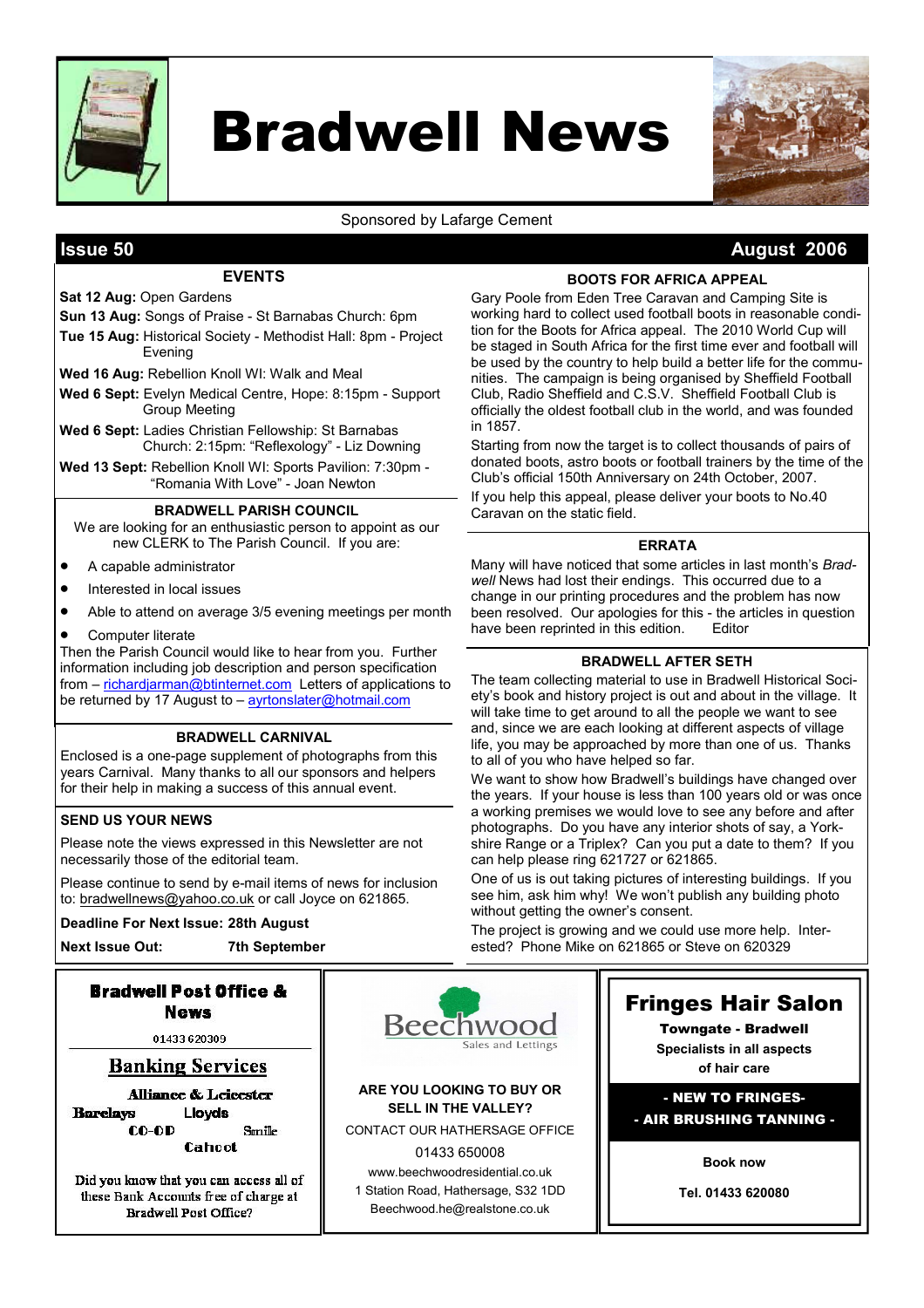## Page 2 and 1 and 1 and 1 and 1 and 1 and 1 and 1 and 1 and 1 and 1 and 1 and 1 and 1 and 1 and 1 and 1 and 1 and 1 and 1 and 1 and 1 and 1 and 1 and 1 and 1 and 1 and 1 and 1 and 1 and 1 and 1 and 1 and 1 and 1 and 1 and 1



#### PARISH COUNCIL NOTES

#### Parish Clerk

Richard Jarman has decided to resign his position as Parish Clerk. His part-time job as manager of a Chesterfield medical practice has now become full-time and he can no longer fulfil the necessary day-time duties.

At our July meeting we set up a sub-committee to consider the Parish Clerk's responsibilities, salary and hours worked. This committee then reported to a special PC meeting on July 17<sup>th</sup>. Their recommendation was that we should split the work between two employees – a Parish Clerk and a Financial Officer (reporting to the Clerk). This reflects the trend in larger parishes, like ours. Richard has been paid for 12 hours per week, but this was considered to be less than his actual worktime. It was agreed, therefore, that the new Clerk be paid for 10 hours per week (£9.35 per hour) and the new Financial Officer for 5 hours per week (£9.02 per hour). This will cost the Parish an extra £1445 per annum but will provide an extra 156 hours of administration time per annum. Job specifications were agreed for both positions and they are being advertised in the Derbyshire Times, Peak Advertiser, Bradwell News, the DALC network, and on village posters. All other qualifications being equal, preference will be given to Bradwell residents and Richard has indicated that he will be applying for the position of Financial Officer. As computer/ internet skills are essential for both positions, we are asking for application forms to be requested by email from richardjarman@btinternet.com and returned by email to ayrtonslater@hotmail.com .

#### 90<sup>th</sup> Birthday Celebrations

There were two in June – Mrs Clayton and Mrs Eileen Knowles – to whom congratulatory cards and flowers were sent from the PC.

Please keep us informed of approaching 90ths.

#### Youth Facilities

At our July meeting we gave permission for Derbyshire County Council Youth Service to hold a barbeque for teenagers on Beggars Plot on August  $9<sup>th</sup>$  (11am – 5pm). Their purpose is to consult with the young people of Bradwell – and get their preferences on the youth facilities they would like to see provided in the village.

#### Pre-school Playgroup

Following a feasibility study by the Playing Field Committee, the PC has agreed, in principle, to support a Pre-school Playgroup application to construct a purpose-built 'temporary' new facility on Beggars Plot PF and, subject to planning permission, to lease the required land to the group. When the plans are finalised, a PC site meeting will be arranged, to which residents in the immediate locality will be invited. Garden fires

These are not illegal, but can be a nuisance and a danger to neighbours. They are also generally unnecessary, as Derbyshire Dales DC provide an excellent free monthly mobile skip service. Dates, times and locations of the skip are provided in this newsletter. Chris Furness

### PLANNING APPLICATION

The Parish Council has received the following for consideration: NP DDD 0506 0478 - The Old Cobblers Shop Charlotte Lane: Remodel/Alter property to form separate dwelling house. NP DDD 0606 0582 - Karltan, The Hills - 2 storey extension

#### BRADWELL ROVERS JUNIOR FOOTBALL AWARDS

A Presentation Evening was held on Friday  $14<sup>th</sup>$  July 2006 at the Shoulder of Mutton to celebrate the Junior Football Club's achievements for the season 2005/2006. The under 10's finished runners up of the Cup and the League. The under 12's won the Bakewell Festival Trophy and the under 14's won the League's Best Club Award. Megan Harby was awarded a Leaver's trophy - she is now not eligible to play in our Under 12's team (FA ruling). The boys and girls all received team photographs & trophies were awarded as follows:

| <b>Managers Player</b>      |                       |              |            |  |
|-----------------------------|-----------------------|--------------|------------|--|
| Under 8                     | Under 10              | Under 12     | Under 14   |  |
| J McAdie                    | M Harby               | S Clarke     | J Sowerby  |  |
| <b>Player's Player</b>      |                       |              |            |  |
| Under 8                     | Under 10              | Under 12     | Under 14   |  |
| M Archer                    | M Smith               | G Karlsons   | J Sowerby  |  |
| <b>Most Improved Player</b> |                       |              |            |  |
| Under 8                     | Under 10              | Under 12     | Under 14   |  |
| S Powell-BradburyR Morgan   |                       | J Fieldhouse | R Thompson |  |
| <b>Top Goal Scorer</b>      |                       |              |            |  |
| Under 8                     | Under 10              | Under 12     | Under 14   |  |
| M Archer                    | J Thompson G Karlsons |              | J Lockin   |  |

| <b>WEATHER FOR JUNE</b>        |                |  |
|--------------------------------|----------------|--|
| <b>Highest Temperature:</b>    | 82F on 11th    |  |
| Lowest Temperature:            | 43F on 1st     |  |
| Average High Temperature:      | 69.73F         |  |
| Average Low Temperature:       | 50.80F         |  |
| <b>Highest Daily Rainfall:</b> | 0.69in on 12th |  |
| Total Rain For Month:          | $1.31$ in      |  |
| Days With Rain:                | 9              |  |
| Rainfall Since Jan 1st:        | 19.74in        |  |

Jean and Terry Wakelin held a very successful Garden Party at their home, when they raised £300. They would like to thank all who helped and attended this event. The money will be divided between Bradwell Methodist Church and the Alderbrook Centre, Chinley

#### WASTE COLLECTION: Sat 26 Aug

### THE BOWLING GREEN INN

Angela and Glyn invite you to come and relax by our lovely log fire

- Enjoy our wholesome country cooking. 2-COURSE SPECIAL £6.50 weekday lunch times
- Sample the latest award winning GUEST BEERS
- Stay in one of our luxury guest bedrooms

Tel 01433 620450

### MOVING HOME? NEED TO PACK?

Get your cartons and packaging from

### BRADWELL PACKAGING

TELEPHONE: 01433 620590 Bradwell Packaging Services Ltd. Stretfield Mill, Bradwell Hope Valley, Derbyshire S33 9JT NEW BATH INN TEL: 01433 620431 GOOD, HONEST FOOD

**THE** 

Mon - Sat: 12:00 to 2:00 6:00 to 8:30

Sunday: 12:00 to 3:00

Sat 12th Aug: Tracey - Female Vocalist Sat 19th Aug: A Race Night Sat 9th Sept: Jane B

QUIZ NIGHT FRIDAY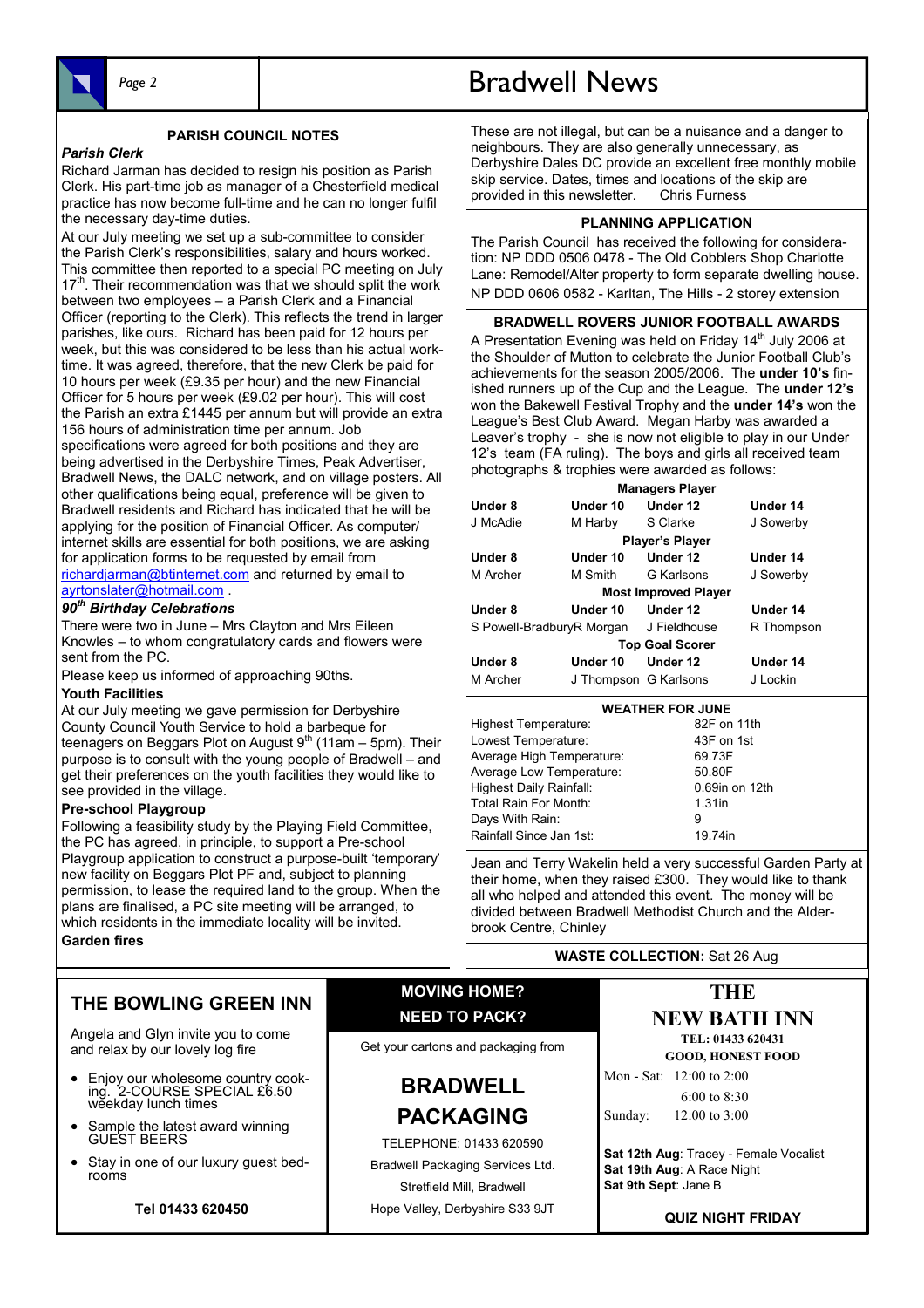

Hilary, (Tilly) Townsend has retired from Hope Valley College after more than 25 years service. In her 21 years as Head of Special Needs she has developed a strong team to support students in this important and sensitive work and will be remembered with affection by many past students.

Hope Valley College achieved 100% success in instrumental music examinations conducted at the college by the Associated Board of the Royal Schools of Music.

After almost 17 years, inter-school cricket has returned.

#### A REVIEW OF VILLAGE LIFE

How many in the village saw the article in The Guardian on Tuesday 18th July on the subject of village life in the Peak? The basis of the article was that this is a very desirable area in which to live, with convenient access to many major cities, yet a beautiful, rural environment. As a result property prices tend to be high, but well paid jobs so local people can afford to buy or rent the houses and live here are scarce.

Many things result from this: local people are forced to look elsewhere for housing, there is an increasing number of second homes, owned by people from outside the area and sometimes standing empty, a steady erosion of the village way of life and the loss of local shops and amenities.

A number of local people were interviewed for the article and on the whole I thought it was a fair and accurate representation of the situation. Typical of the comments was that by Heather Jones, when she said; "Because of the unusually high percentage of "social" housing in the village, Bradwell has a relatively large number of families and young people with somewhat tenuous means of support. "There's a big cross-section in Bradwell," says Heather, "the biggest crosssection of any of the villages around here. There are a lot of different people and, on the whole, they're all accepted. Sometimes in villages, if you are that little bit different and you don't fit the stereotype, you stick out and it's harder to get accepted."

And I reckon that's about right for Bradda. We have our locals and our "incomers" and a lot of different types of person living here, yet the village works well and most people fit in and are encouraged to feel a part of it. In Bradda we are doing exactly what the article says, fighting the pressures being placed on village life and making sure that our village continues to thrive. Or perhaps you don't agree?

If you don't, or if you have anything you would like to add to the debate, then please mail contributions to our e-mail box bradwellnews@yahoo.co.uk and we will publish a selection of them. If you would like to read the whole article on line then visit the Guardian's website at www.guardian.co.uk and navigate to the newspaper for 18th July. Editor



### MISTER CARPET

(John and Steve) Select your new carpets or vinyl in your own home or visit our showroom at 428 Ecclesall Road, Sheffield Free estimates - No obligation Telephone Sheffield 0114 268 1733 or Bradwell: 01433 623700 and 623800 Mobiles: 07711 753018 & 07803 273172

> Carpets fitted and refitted No Job Too Small

### THE SHOULDER OF MUTTON Hope Valley 620427

FOOD Friday: 6:30 to 8:15 Saturday: 6:30 to 8:15 Sunday: 12:00 to 4:00

Sat 12th Aug: AL - Guitar Vocalist Sat 9th Sept: Double Vision - Guitar Vocals Duo

QUIZ NIGHT Sunday 9pm - Free Supper

#### 1st BRADWELL BROWNIES

During the past year we have had an enormous amount of fun at Brownies. Here are just a few of our highlights – September: Stranger Danger and Crime Prevention talk with

|           | <b>ocpiciniosi</b> . Oddingor Dangor and Ohino i Tevondon taliv with<br>PC Ian McGregor, plus a Talent Show                        |
|-----------|------------------------------------------------------------------------------------------------------------------------------------|
| October:  | Drama Workshop and Halloween Party                                                                                                 |
|           | <b>November:</b> Remembrance Sunday Church Service and Chil-<br>dren in Need Coffee Morning                                        |
|           | <b>December:</b> Christmas Party and Carol Singing around Brad-<br>well                                                            |
| January:  | Sleepover Party and a Trip to UGC Cinema, Shef-<br>field to see The Chronicles of Narnia                                           |
| February: | Chinese New Year Celebrations and a Pancake<br>Day Party                                                                           |
| March:    | Burglary Prevention talk and role play with PC lan<br>McGregor and a Tae-Kwon Do Masterclass with<br>Alan Gaffney of Tideswell     |
| April:    | <b>Easter Party</b>                                                                                                                |
| May:      | Sponsored Wet Sponge Throwing for Children with<br>Leukaemia and a Car Wash Morning at the Co-op<br>Car Park                       |
| June:     | 2 <sup>nd</sup> Annual Hope Valley Brownies Sports Day with<br>visiting Units from Bamford, Castleton, Hathersage<br>and Tideswell |
| July:     | End of Year Walk and Picnic                                                                                                        |
|           | We hope this year will be even better and are already planning<br>our Pack Holiday at Whiteley Woods, Sheffield in October.        |

We started last September with 8 Brownies and have ended with 18. The new recruits are Helen Baker, Georgie Mills, Emily Siddon, Eleanor Siddon, Lucy Annett, Phoebe Pembleton, Natalie Rose, Mia Balmforth, Bethany Owens and Lilli Fox.

Bradwell Brownies is open to any girl aged 7 to 11 years and from any village. Please contact Debbie Rowland on 621719 or Helen Balmforth on 621257 for more information.

#### SHOULDER FENCE

The Parish Council have advised us that Mr. and Mrs. Simpson have confirmed their agreement to erect a new 2 metre-high wire-mesh fence along the boundary between the Shoulder of Mutton and the Town Bottom Playing Field.

#### TIDESWELL MALE VOICE CHOIR CONCERT

A reminder that in this, their 50th anniversary year, the internationally famous Tideswell choir are singing with Aled Jones in a special concert at the Buxton Opera House on 19th November. Tickets for this event are almost sold out already, but if anyone in the village wants to go, please contact the editor on 623941 we have a few circle seats left for the first people to call.

### YOUR LOCAL PRIVATE HIRE TAXI

Airports, Stations, Functions City Clubs etc., Tel: Peter Armitage on 01298 872107 and Mick Rowland on 01433 621924